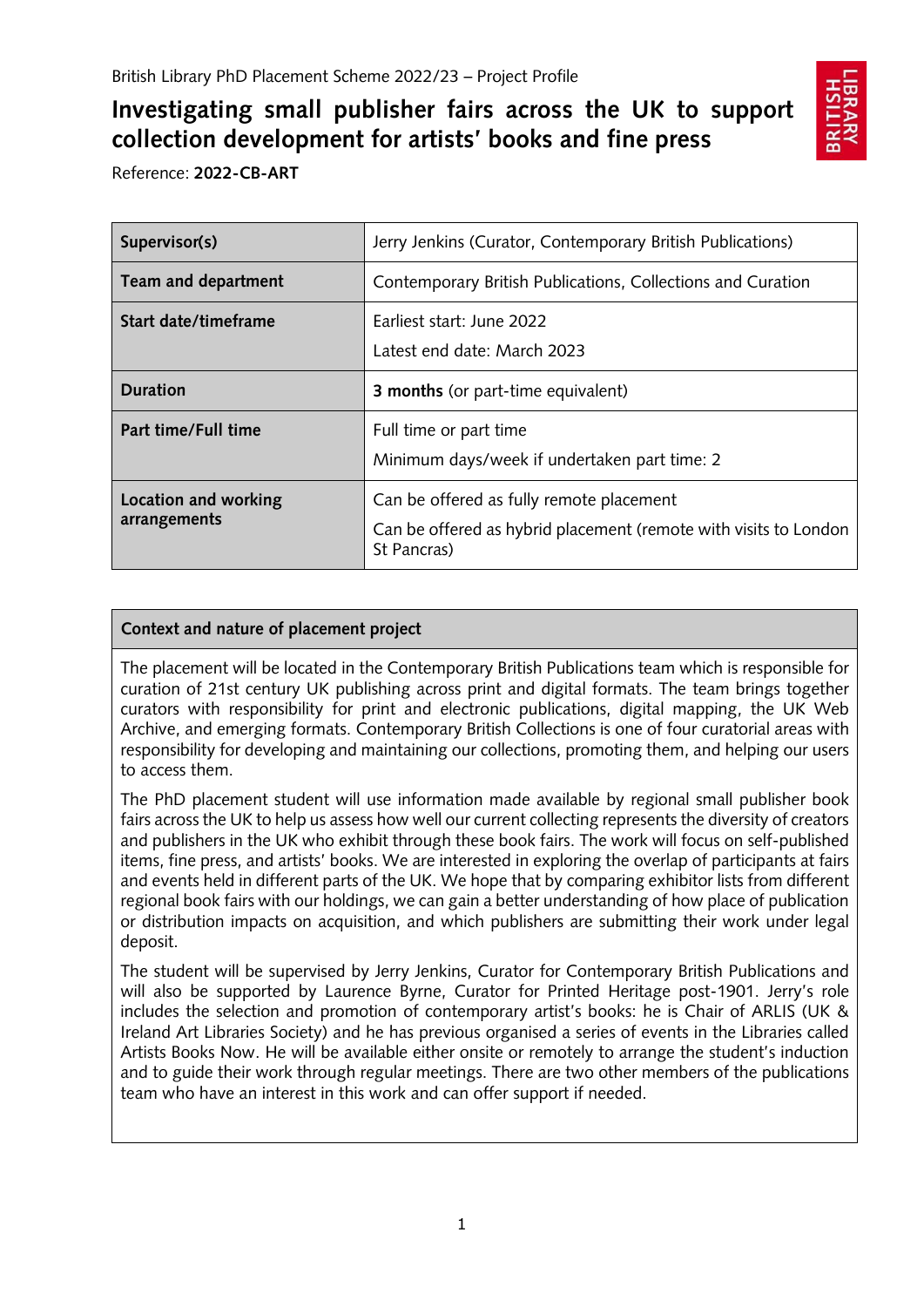#### **Tasks and outcomes**

The placement will focus on identifying UK-based publishers from the online exhibitor lists of a number of regionally based small publisher book fairs. A list of book fairs can be found at: <http://smallpublishersfair.co.uk/other-small-press-publisher-events/>

Typical tasks will include:

- Looking at works online to assess whether they would be in scope for acquisition (guidance will be given).
- Assessing and gathering information about publishers / artists / creators.
- Checking Library catalogues to find out whether the publications identified have come into the Library through legal deposit or by purchase (guidance will be given).
- Creating, populating, and analysing a spreadsheet of the exhibitors at different regional fairs.

Additional optional activities may include:

- Development of a collection within the [UK Web Archive](https://www.webarchive.org.uk/) focused on artists' books, fine press and independently published works.
- Subject to funds available and the student's interest, to attend or present to the ARLIS conference and/or to attend another relevant UK event during the placement.

Main outcomes:

- A spreadsheet that allows for comparison of the exhibitors at different regional fairs, and which can be used for analysis to ensure our intake is representative of both regional diversity and the ethnic diversity of creators where this is apparent from descriptions, images or biographies made available online.
- A short report summarising key learning and recommendations from the analysis.

### **Training and development opportunities**

PhD placement students are welcome to access a wide range of workshops, talks and training available at the Library. Supervisors will offer advice on which opportunities may be of particular relevance. Depending on availability, these wider training opportunities may include, for example, the Digital Scholarship Training Programme, Cultural Property Training, Research Roundtables, Business & IP Centre workshops and staff talks.

In addition, this particular PhD placement provides opportunities to:

- Learn about research in policy development at a large cultural institution and the challenges of building representative collections.
- Learn about the Library's collection of contemporary fine press and artists' books working alongside the curator with specialist knowledge of our collection and collecting practice.
- Work independently to compile and structure relevant information and to make recommendations based on their research will help shape Library policy.
- Gain a detailed understanding of how book artists connect with an audience and market their work.
- Contribute to the UK Web Archive by identifying and archiving websites of book fairs and book artists, fine presses and independent publishers.
- Write one or more blog posts about the work, depending on the student's interest.